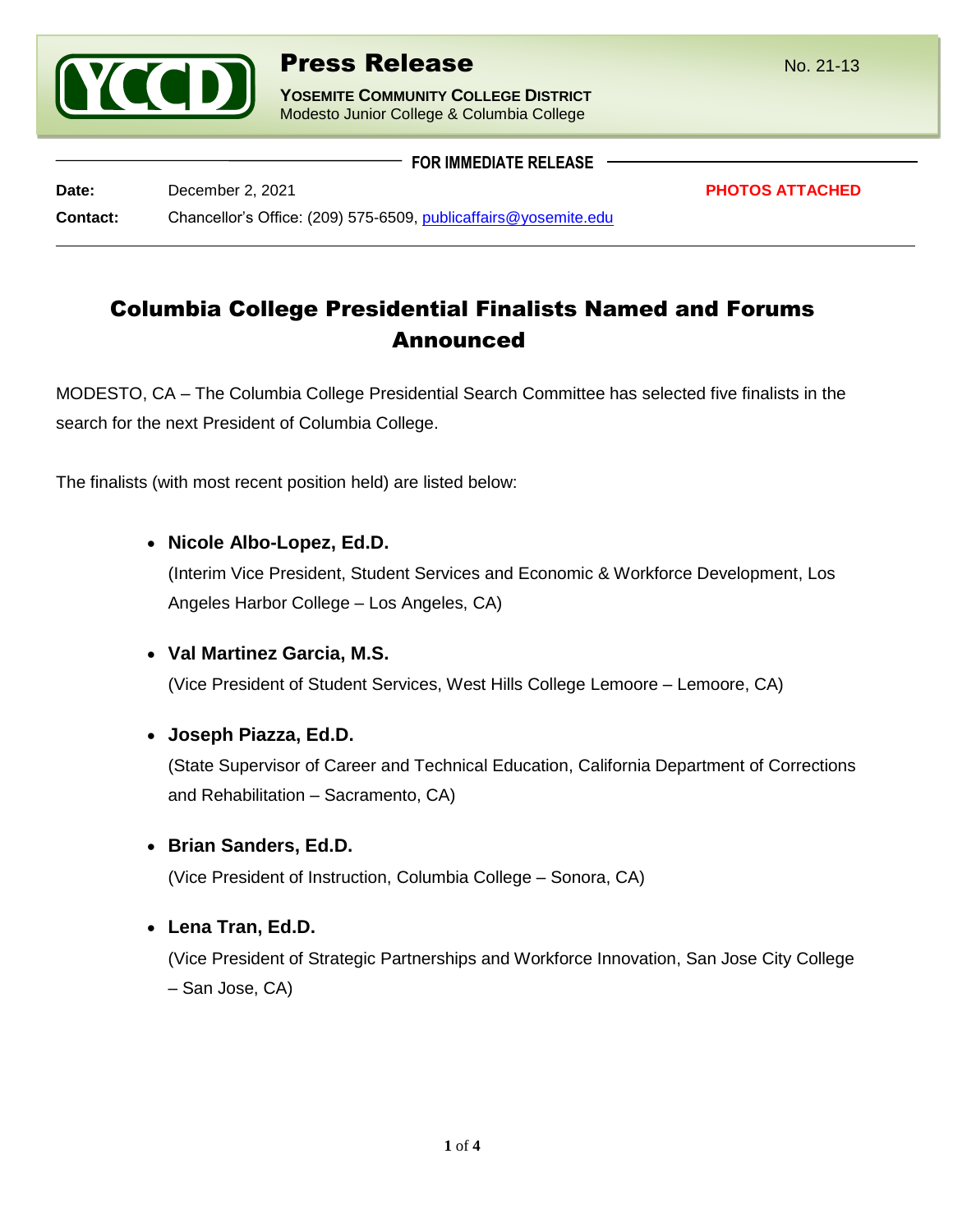The search committee was chaired by Dr. G.H. Javaheripour, who currently serves as the Interim President of Columbia College. Initial interviews were completed and the names of the five finalists have been forwarded to Chancellor Henry Yong and the YCCD Board of Trustees.

Open forums for the finalists are scheduled for Thursday, December 9, 2021, and Friday, December 10, 2021, via Zoom. The forums will be held at 9:00 a.m. and 2:00 p.m. on Thursday, and 9:00 a.m.,11:00 a.m., and 2:00 p.m. on Friday. Each finalist will be given an opportunity to discuss their preparation for the position, their education and leadership philosophy, concluding with a time to respond to questions from the forum attendees. The forums will be open to the public and can be accessed from the links provided below in the profiles.

The schedule for the candidate forums are as follows:

# **Thursday, December 9, 2021**

- 9:00 a.m. Brian Sanders, Ed.D.
- 2:00 p.m. Val Martinez Garcia, M.S.

# **Friday, December 10, 2021**

9:00 a.m. Joseph Piazza, Ed.D. 11:00 a.m. Nicole Albo-Lopez, Ed.D. 2:00 p.m. Lena Tran, Ed.D.

# **Finalist Profiles:**



**Nicole Albo-Lopez, Ed.D. Forum date/time: December 10, 11:00 a.m. – 11:45 a.m. Link to Forum:** <https://cccconfer.zoom.us/j/93435114384> **Zoom Meeting ID: 934 3511 4384**

Dr. Albo-Lopez is currently the Interim Vice President of Student Services, Economic & Workforce Development at Los Angeles Community College District. Her prior work experience at Los Angeles Community College District includes serving as Vice President of Academic Affairs, Dean of Student Equity and Academic Affairs, and Dean of Academic Affairs and Workforce Development. She also has served as Interim Dean of Instruction, Associate Dean of Instruction &

Institutional Integrity, Faculty Chair of the Clinical Dental Assisting Program and also Program Director of the Clinical Dental Assisting Program, all at Rio Salado College. Dr. Albo-Lopez holds an Ed.D. in Educational Leadership from Northern Arizona University, a Masters in Health Professions Education (MHPE) from Midwestern University, and a Certificate in Dental Assisting from Spokane Community College.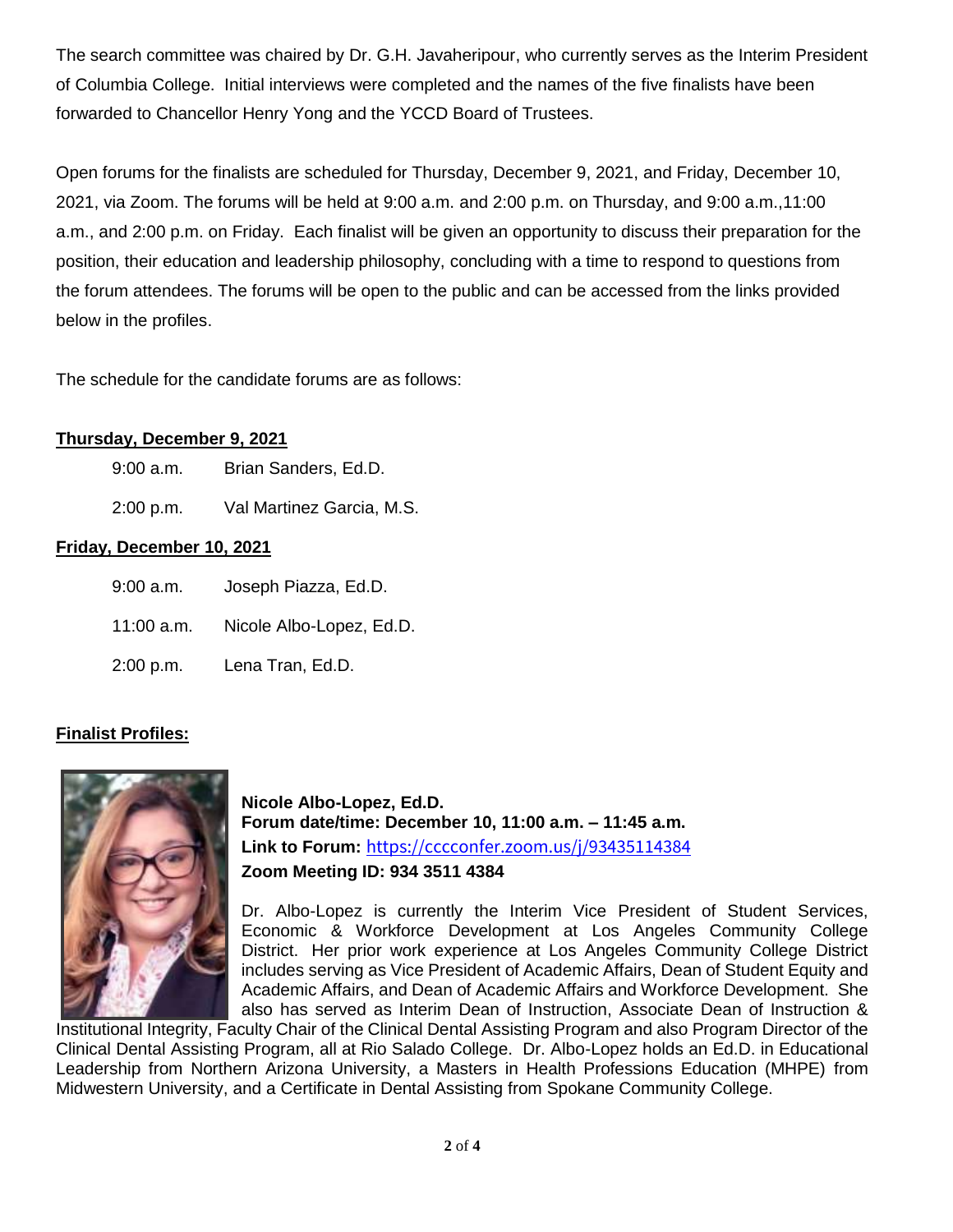

**Val Martinez Garcia, M.S. Forum date/time: December 9, 2:00 p.m. – 2:45 p.m. Link to Forum:** <https://cccconfer.zoom.us/j/91910117513>

# **Zoom Meeting ID: 919 1011 7513**

Mr. Garcia is currently the Vice President of Student Services at West Hills College Lemoore. His previous work experience includes serving as Vice President of Student Services and Dean of Academic Affairs, both at Porterville College, Associate Dean of Instruction at Taft College, Director of the Kern County Campus at University of La Verne, and Director, GEAR UP at CSU, Bakersfield. Mr. Garcia is working towards an Ed.D. in Organizational Leadership from the University of La

Verne. He holds a Master of Science in School Counseling from the University of La Verne, a Bachelor of Science in Sociology from the University of La Verne, and an Associate of Arts degree in Sociology from Bakersfield College.



**Joseph Piazza, Ed.D. Forum date/time: December 10, 9:00 a.m. – 9:45 a.m. Link to Forum:** <https://cccconfer.zoom.us/j/98736353191> **Zoom Meeting ID: 987 3635 3191**

Dr. Piazza is currently the State Supervisor of Career and Technical Education at the California Department of Corrections and Rehabilitation. His previous work experience includes serving as Superintendent Principal at Courtyard Private School, Director of Child Welfare and Attendance at Yuba City Unified School District, at Folsom Cordova Unified School District he served as Coordinator of English Learner Services, Supervisor of Child Welfare and Attendance, and School

Principal. Additionally, he was Managing Partner of ESP Consulting/Three Qualities Consulting. Dr. Piazza holds an Ed.D. in Educational Leadership from the University of California, Davis, a Master of Arts in Educational Leadership from Claremont Graduate University, and a Bachelor of Science in Combined Sciences from Santa Clara University.



**Brian Sanders, Ed.D. Forum date/time: December 9, 9:00 a.m. – 9:45 a.m. Link to Forum:** <https://cccconfer.zoom.us/j/91608677279> **Zoom Meeting ID: 916 0867 7279**

Dr. Sanders is currently the Vice President of Instruction at Columbia College, where he has also served as Interim Vice President of College and Administrative Services. His previous work experience includes serving as Dean of Science, Mathematics and Engineering, and Professor of Mathematics both at Modesto Junior College, and Adjunct Instructor of Mathematics at Modesto Junior College, Skyline and the College of Notre Dame. Dr. Sanders holds an Ed.D. in Educational Leadership from

the University of California, Davis, a Master of Arts in Mathematics from the University of Oregon, and a Bachelor of Science in Mathematical Sciences from University of California, Santa Barbara.